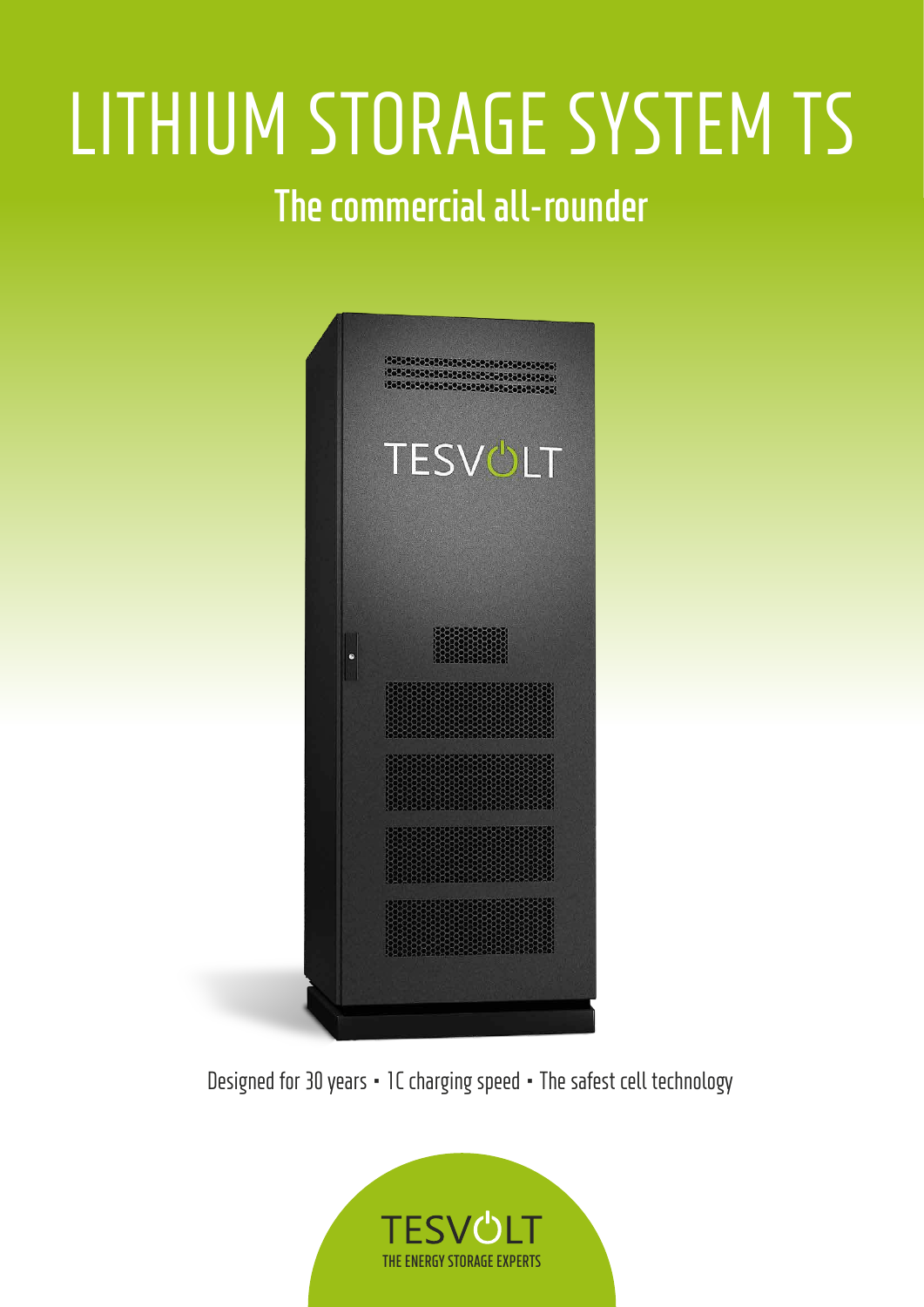## WE HAVE A "THEN" FOR ANY "WHEN".

#### **Our battery storage system can be optimally adapted to suit every application.**

Whether for emergency power, a stand-alone power system or to cut peak loads, whether on- or off-grid, whether in the desert or the arctic circle – with the *TS system*, TESVOLT offers a technical storage solution for any application.

The *TS system* is not only flexible, with a size and output that can be adapted to suit any need, it is also one of the most

#### **Maximum safety**

Prismatic battery cells are incredibly durable, safe and powerful – particularly in comparison to round cells. TESVOLT uses cells from Samsung SDI and offers a 10-year performance warranty on the entire storage system.

#### **Long lifespan**

The lifespan of a battery has a huge impact on its economic eficiency. Our storage system features outstanding performance: all components are designed to last 8,000 cycles and offer a 30-year lifespan.

#### **High-performance without compromise**

*TS storage systems* can store energy very quickly, and release it again just as quickly. With a continuous power rating of 1C – and even 4C for short periods – the storage system is optimized for professional use in commercial applications, agriculture and industry.

#### **Flexibility now and in the future**

**Samsung SDI cells**

Our *TS storage systems* do not only offer lexible coniguration options at the moment of purchase – thanks to the innovative *Active Battery Optimizer* technology, the capacity can also be expanded years later.

 6 *Battery module* 7 *Active Battery Optimizer* 3 4 5 *Overcharge Safety Device (OSD) Vent Fuse*

#### **Battery module**



Prismatic cells from Samsung SDI are extremely safe. For example, the *NSD (Nail Safety Device)* ensures that even when penetrated with a metal nail, the cell will not catch fire.

Every battery module has its own *Active Battery Optimizer (ABO)* which can be separated from the module in a few easy steps, for example, for servicing.

advanced and eficient storage systems. It is extremely robust and is therefore well-suited to the hardest tasks. Thanks to high-quality battery cells from the automobile industry and innovative technologies, such as the *Active Battery Optimizer*, our *TS storage system* is one of the most eficient and durable products on the market.

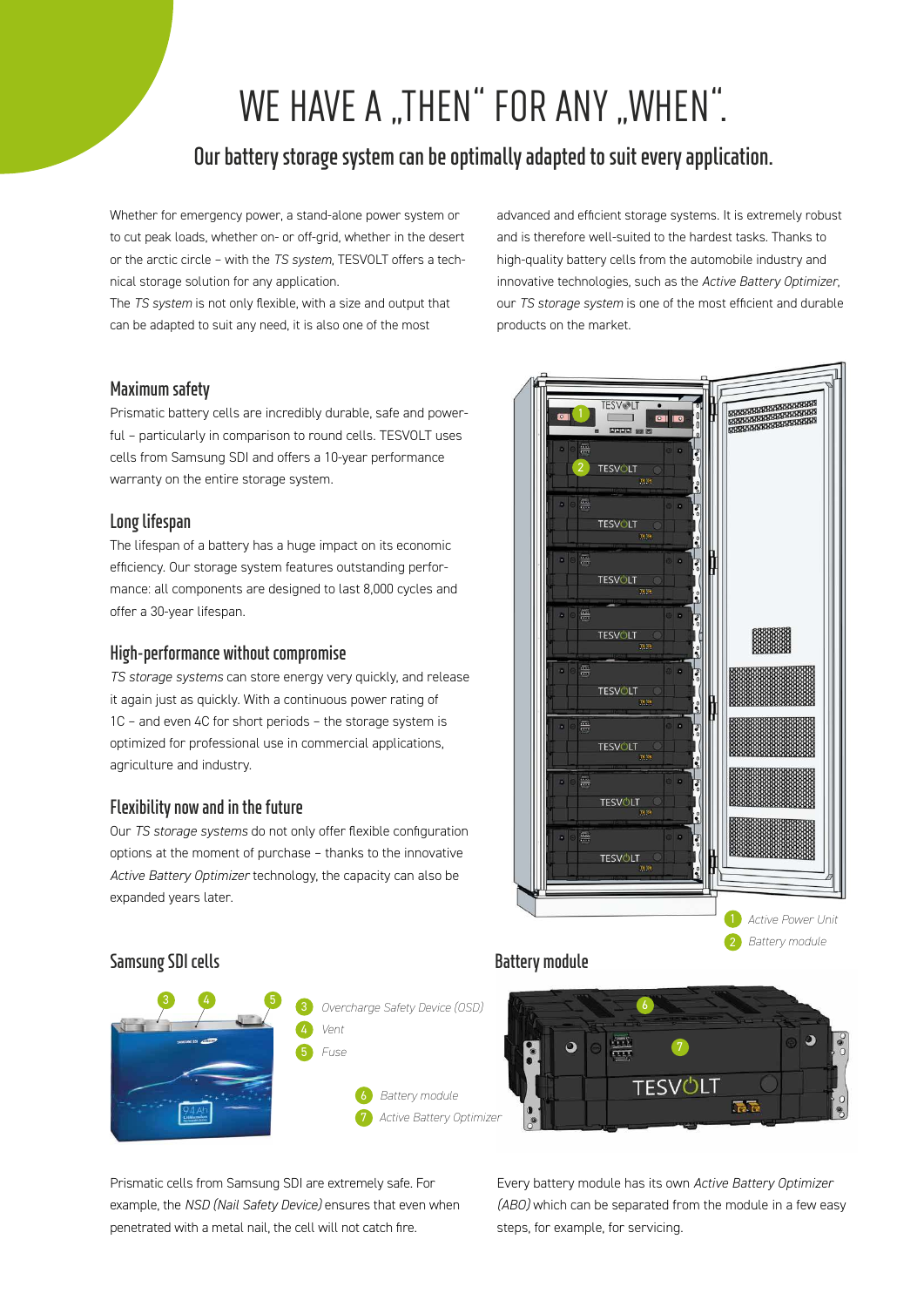#### APPLICATIONS

- **Emergency power** in the case of a power failure, your storage system is ready to supply power in a split second
- **Peak load shifting** cut your peaks in consumption and save money by reducing the size of the mains connection

## MODULAR SYSTEM PRINCIPLE

*TS systems* can be adapted flexible to suit any operating purpose:

- The desired energy is built up in 4.8 kWh increments. An *Active Power Unit (APU)* can control up to 16 battery modules.
- Three different racks are available as housing, each holding up to 5, 8 or 10 battery modules.
- 1-phase or 3-phase supply and the desired connected load determine the number of battery inverters required.
- **Increase self consumption** use more of the power you have generated
- **Off-grid power supply** set up your own power grid, e.g. in conjunction with a photovoltaic system



### SYSTEM CONFIGURATIONS

This table displays the possible output depending on the energy and the number of SMA Sunny Island stand-alone inverters.

| 3686.4 kWh                                  | - 1        |            |            |            |            |            |            |            |                                                                                          | - 1       | r.        |                            |           |           |           |           |           |           | - 1       |
|---------------------------------------------|------------|------------|------------|------------|------------|------------|------------|------------|------------------------------------------------------------------------------------------|-----------|-----------|----------------------------|-----------|-----------|-----------|-----------|-----------|-----------|-----------|
| 230.4 kWh                                   | $\bullet$  | $\bullet$  | ∩          | $\bigcap$  | ●          | $\bigodot$ | O          | $\Box$     | $\bullet$                                                                                | $\bullet$ | $\bullet$ | ∩                          | $\bullet$ | $\bullet$ | $\bullet$ | ●         | ●         | $\bullet$ | $\bullet$ |
| 211.2 kWh                                   | $\bullet$  | $\bullet$  | €          | $\bullet$  | $\bullet$  | $\bullet$  | $\bullet$  | $\bullet$  | $\bullet$                                                                                | $\bullet$ | $\bullet$ | $\bullet$                  | $\bullet$ | $\bullet$ | $\bullet$ | $\bullet$ | $\bullet$ | $\bullet$ |           |
| 192.0 kWh                                   | $\bullet$  | $\bullet$  | $\bullet$  | $\bullet$  | $\bullet$  | $\bullet$  | $\bullet$  | $\bullet$  | $\bullet$                                                                                | $\bullet$ | $\bullet$ | $\bullet$                  | $\bullet$ | $\bullet$ | $\bullet$ | $\bullet$ | $\bullet$ |           |           |
| 172.8 kWh                                   | $\bullet$  | $\bullet$  | $\bullet$  | $\bullet$  | $\bullet$  | $\bullet$  | $\bullet$  | $\bullet$  | $\bullet$                                                                                | $\bullet$ | $\bullet$ | $\bullet$                  | $\bullet$ | $\bullet$ | $\bullet$ | $\bullet$ |           |           |           |
| 153.6 kWh                                   | $\bullet$  | $\bullet$  | $\bullet$  | $\bullet$  | $\bullet$  | $\bullet$  | $\bullet$  | $\bullet$  | $\bullet$                                                                                | $\bullet$ | $\bullet$ | $\bullet$                  | $\bullet$ | $\bullet$ | $\bullet$ |           |           |           |           |
| 134.4 kWh                                   | $\bullet$  | $\bullet$  | $\bullet$  | $\bullet$  | $\bullet$  | $\bullet$  | $\bullet$  | $\bullet$  | $\bullet$                                                                                | $\bullet$ | $\bullet$ | $\bullet$                  | $\bullet$ | $\bullet$ |           |           |           |           |           |
| 115.2 kWh                                   | $\bullet$  | $\bullet$  | $\bullet$  | $\bullet$  | $\bullet$  | $\bullet$  | $\bullet$  | $\bullet$  | $\bullet$                                                                                | $\bullet$ | $\bullet$ | $\boldsymbol{\mathcal{Q}}$ | $\bullet$ |           |           |           |           |           |           |
| 96.0 kWh                                    | $\bullet$  | $\bullet$  | $\bullet$  | $\bullet$  | $\bullet$  | $\bullet$  | $\bullet$  | $\bullet$  | $\bullet$                                                                                | $\bullet$ | $\bullet$ | $\bullet$                  |           |           |           |           |           |           |           |
| 76.8 kWh                                    | $\bullet$  | $\bullet$  | $\bullet$  | $\bullet$  | $\bullet$  | $\bullet$  | $\bullet$  | $\bullet$  | $\bullet$                                                                                | $\bullet$ | $\bullet$ |                            |           |           |           |           |           |           |           |
| 57.6 kWh                                    | $\bullet$  | $\bullet$  | €          | $\bullet$  | $\bullet$  | $\bullet$  | $\bullet$  | $\bullet$  | $\bullet$                                                                                | $\bullet$ |           |                            |           |           |           |           |           |           |           |
| 38.4 kWh                                    | $\bullet$  | $\bullet$  | €          | $\bullet$  | $\bullet$  | $\bullet$  | $\bullet$  | $\bullet$  | $\bullet$                                                                                |           |           |                            |           |           |           |           |           |           |           |
| 24.0 kWh                                    | $\bullet$  | $\bullet$  | €          | $\bullet$  | $\bullet$  | $\bullet$  | $\bullet$  | €          |                                                                                          |           |           |                            |           |           |           |           |           |           |           |
| 19.2 kWh                                    | $\bullet$  | $\bullet$  | ∩          | $\bullet$  | $\bullet$  | $\bullet$  | $\bullet$  | $\bullet$  |                                                                                          |           |           |                            |           |           |           |           |           |           |           |
| 14.4 kWh                                    | $\bullet$  | $\bullet$  | ●          | $\bullet$  | $\bullet$  | $\bullet$  | $\bullet$  |            |                                                                                          |           |           |                            |           |           |           |           |           |           |           |
| 9.6 kWh                                     | $\bullet$  | $\bullet$  | ∩          | $\bullet$  | $\bullet$  |            |            |            |                                                                                          |           |           |                            |           |           |           |           |           |           |           |
| 4.8 kWh                                     | $\bullet$  | $\bullet$  | ●          |            |            |            |            |            |                                                                                          |           |           |                            |           |           |           |           |           |           |           |
| Energy<br><b>TS system</b>                  | 2.3<br>kW  | 3.3<br>kW  | 4.6<br>kW  | 6.0<br>kW  | 6.9<br>kW  | 9.9<br>kW  | 13.8<br>kW | 18<br>kW   | 36<br>kW                                                                                 | 54<br>kW  | 72<br>kW  | 90<br>kW                   | 108<br>kW | 126<br>kW | 144<br>kW | 162<br>kW | 180<br>kW | 198<br>kW | 216<br>kW |
| $\rightarrow$<br><b>SMA</b><br>Sunny Island | 1x<br>3.0M | 1x<br>4.4M | 1x<br>6.0H | 1x<br>8.0H | 3x<br>3.0M | 3x<br>4.4M | 3x<br>6.0H | 3x<br>8.0H | Over 18kW of output, only Sunny Island 8.0H (6.0kW) inverters are depicted in the table. |           |           |                            |           |           |           |           |           |           |           |

The company logo SMA *The company logo SMA, SMA and Sunny Island are registered trademarks of SMA Solar Technology AG in many countries worldwide.*  puejsy Auuns pue tyys Jejos Technology AG in many countries **MOLIQINIDE**